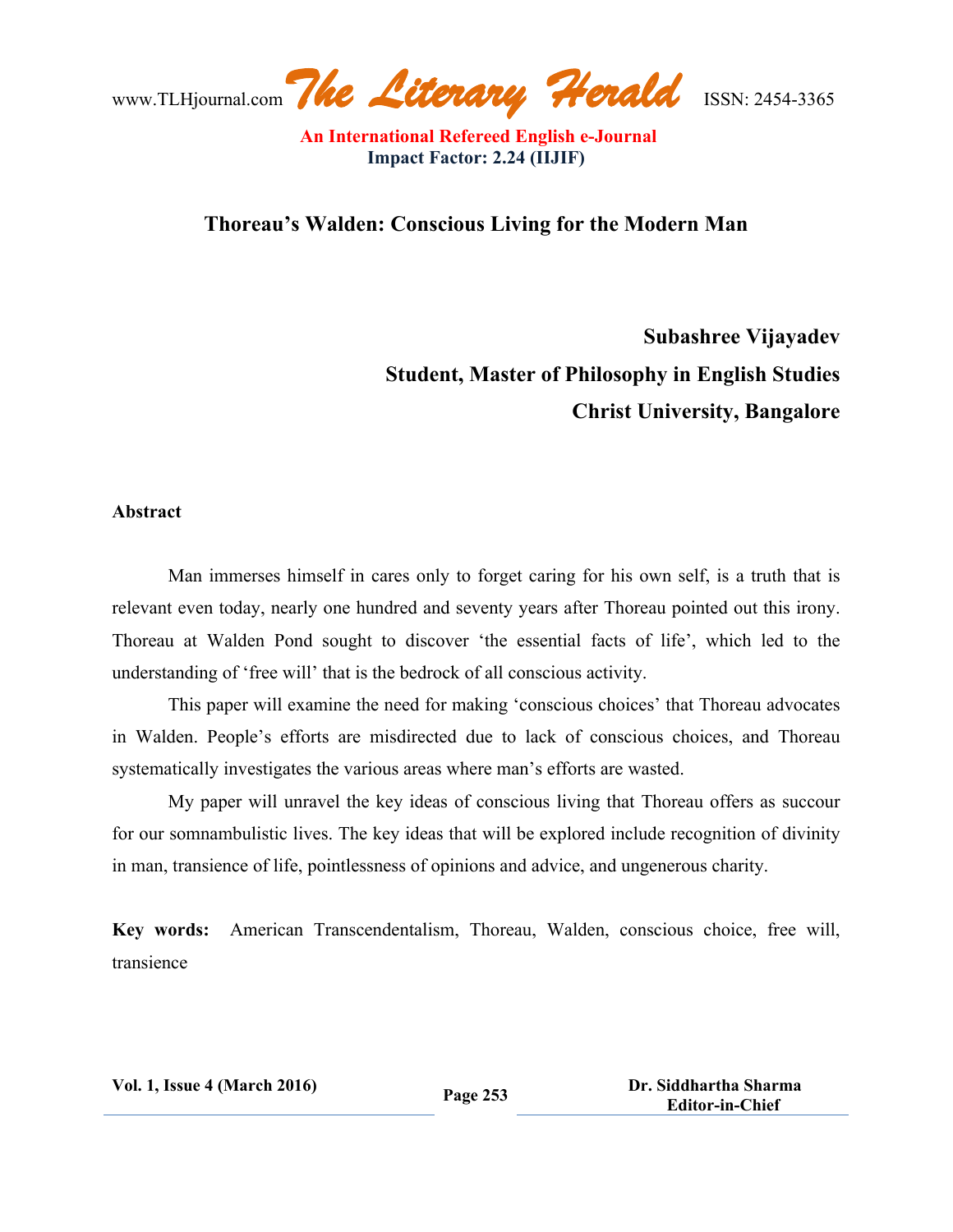www.TLHjournal.com*The Literary Herald*ISSN: 2454-3365

## **Thoreau's Walden: Conscious Living for the Modern Man**

# **Subashree Vijayadev Student, Master of Philosophy in English Studies Christ University, Bangalore**

Human beings engage themselves in manifold activities, under the unconscious belief that those activities are crucial to their existence. Thoreau in *Walden* challenges this notion by bringing to fore the futility of human activities. Also, building upon this insight, this paper examines the next important idea that Thoreau presents - 'the divinity of man'. Immersed in mundane life, man cannot recognize in himself the dimension of divinity or higher consciousness. However Thoreau presents useful ideas that helps us acknowledge this latent divinity. Some of the key ideas are: recognition of transience, pointlessness of advice and opinions, and ungenerous charity. Using these notions, Thoreau has brought to fore the integral aspect of his philosophy -'free will'. Free will springs from the ability to make conscious choices; Thoreau strategically develops this idea in *Walden*, to positively affirm the relevance of conscious choices even to this day.

 At the outset, Thoreau comments about the "mass of men who are discontented and idly complaining of the hardness of their lot or of their times, when they might improve them." (16); the situation is not very different from our present day living, where much time and energy is wasted over regret and lament. Thoreau explores the reason for this dissatisfaction. He notices

| <b>Vol. 1, Issue 4 (March 2016)</b> |  |  |
|-------------------------------------|--|--|
|-------------------------------------|--|--|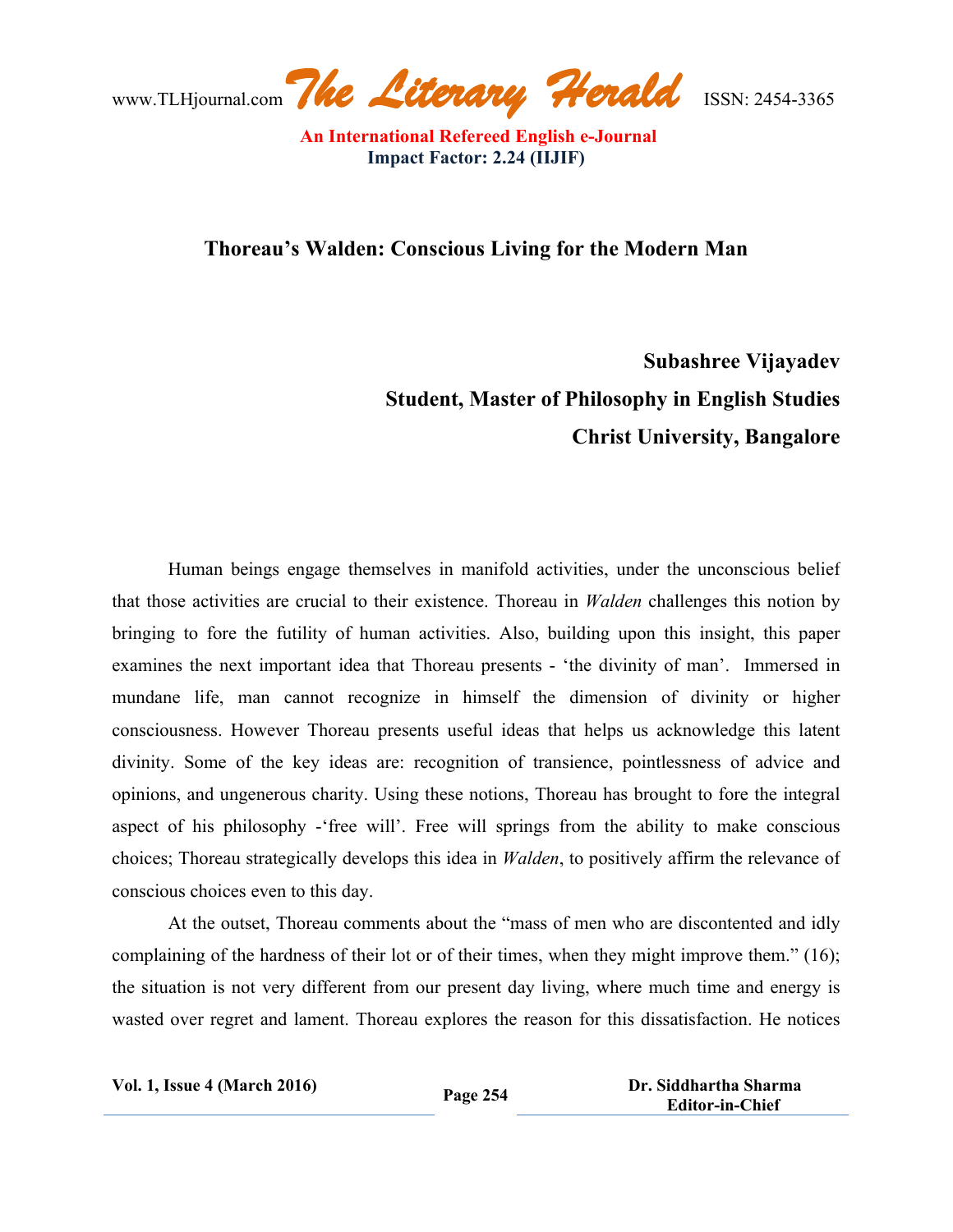www.TLHjournal.com*The Literary Herald*ISSN: 2454-3365

that the inhabitants in Concord appeared to be "doing penance in thousand remarkable ways" (5). He marvels at the capacity of man to afflict himself with suffering greater than even the hardship faced by mythical heroes. He sarcastically observes that most men who inherited lands had absolutely no idea about how to manage them. But they worked laboriously under the impression that by doing so, they are bettering their lives. This prompts Thoreau to remark at the fundamental irony of human labour- to toil endlessly in pursuit of wealth by forsaking the only wealth they can have. Thereby, "men have become the tools of their tools" (37).

Misdirected effort deteriorates rather than enriches human life. Man's "fingers from excessive toil are too clumsy" (6) to reap the benefits of his labour. Thoreau also notices the same foolishness in man's attempts to erect monuments and tombs. "The mainspring is vanity, assisted by the love of garlic and bread and better" (58), summarizes the main motivation for engaging in such work. It is also remarkable that men starve often "not for want of necessaries, but want of luxuries" (61). Another reason why people love to work is perhaps to pretend to be "industrious" or to "keep out of worse mischief" (70).

 Commenting on the newly built railroads, Thoreau states, "we do not ride upon the rail road, it rides upon us "(92); this brings to fore the realization that man eventually becomes the victim of his own inventions. Although he pretends to be the master, he has actually laid himself down in subservience to the glory of objects without which he can no longer live. Thoreau also remarks on the futility of reading the morning paper that presents nothing new but only that which has always been happening. It appears that "if we are acquainted with the principle" of presentation of facts, we need not care about "myriad instances and applications" (93).

Thoreau asks poignantly, "Why should we be in such desperate haste to succeed and in such desperate enterprises?" (326). It is only when we are "unhurried and wise" that we perceive that "petty fears and petty pleasures are but the shadow of reality" (95).

Man appears to be nothing more than a machine and remains blind to the fact that to "maintain one's self on this earth", involves no "hardship but a pastime, if we will live simply

| <b>Vol. 1, Issue 4 (March 2016)</b> | Page 255 | Dr. Siddhartha Sharma  |
|-------------------------------------|----------|------------------------|
|                                     |          | <b>Editor-in-Chief</b> |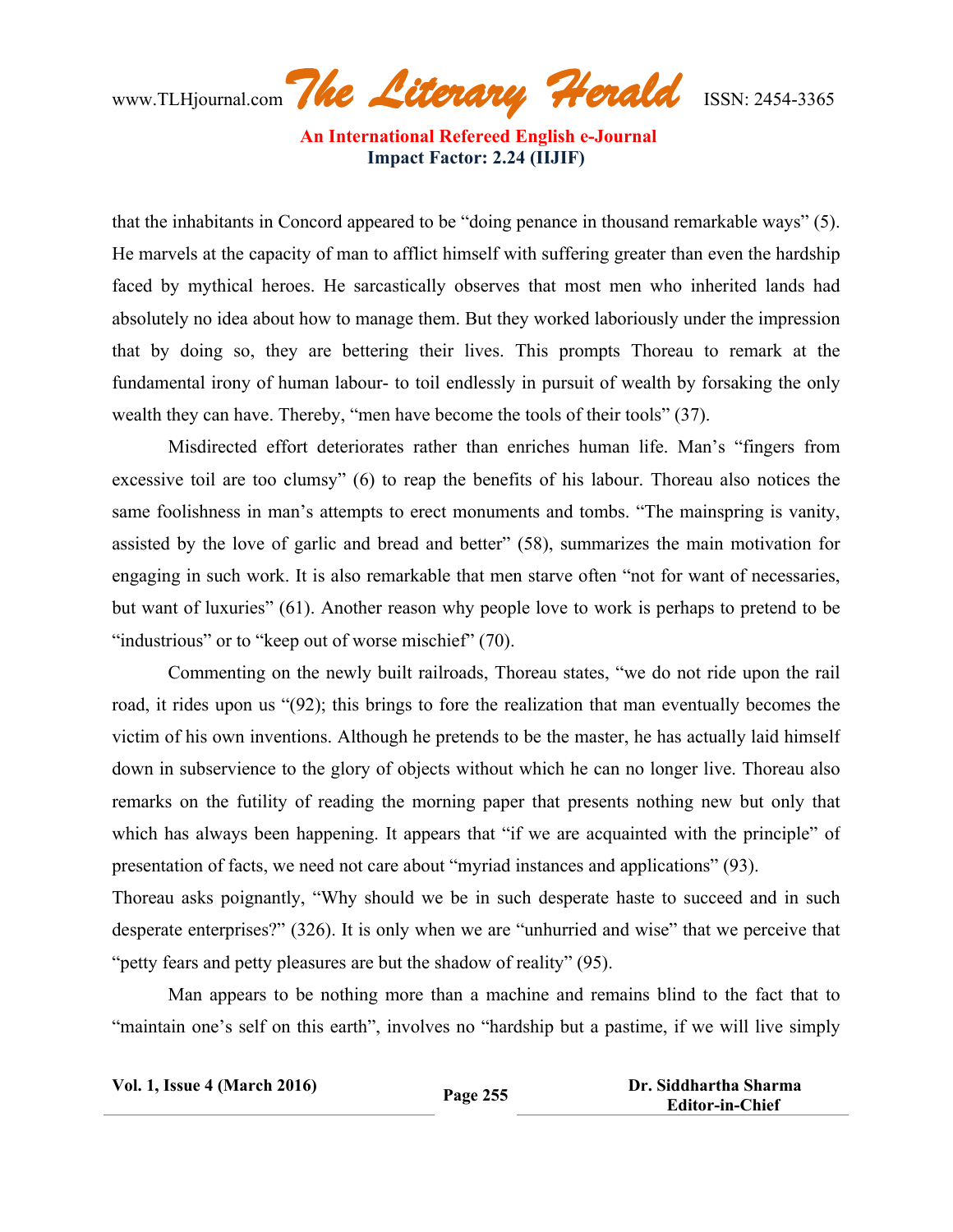

and wisely" (70). Instead man "closes his eyes and slumbers" and consents to be "deceived by shows". This leads men to "establish and confirm their daily life of routine and habit", which is "built on purely illusory foundations" (96). Hence the major part of our lives "is frittered away by detail"  $(91)$ .

Thoreau observes that it is the lack of "enterprise and faith" of men that prompts them to buy, sell and "spend their lives like serfs" (208). Quoting Thseng-tseu, he remarks that "one who can truly savour his food can never be a glutton", which leads to the understanding that activities are futile so long as they are performed unconsciously. (218) However, when one refuses to "tolerate incredible dullness" of activity and instead "infuses novelty", he has shifted from unconscious to conscious living. (332).

"The merchant who wends to market by day or night", is so steeped in his mercenary cares, that it is a wonder if any "divinity stirs within him" (7). His own destiny is of no consequence to him, but he is smugly content being a slave to his routine. Thoreau remarks that as long as "men remain in their present low and primitive conditions", they shall not experience any divinity in themselves". But if they should feel "the influence of spring of springs arousing them", then "they would of necessity rise to a higher and more ethereal life". (41). It is but a pity that "only one in a hundred millions" is awake to a divine or poetic life; the rest are slumbering. Thus Thoreau attempts to awaken in us the consciousness which is the only remedy for our slumbering lives of routine, for "to be awake is to be alive" (90).

 Thoreau praises the Egyptian and Hindoo philosophers for having raised "the veil form the statue of divinity". Quoting Mencius, he states that divinity is "that thing very inconsiderable" but significant as it "distinguishes men from brute beasts" (219). It is this recognition that seems to beckon him from "a mean, moiling life" to a "glorious existence" (222).

Divinity can arise when one acknowledges the transience in life. Thoreau remarks that we very often resist this fundamental fact and seek security in the unchanging. "All day long we

| <b>Vol. 1, Issue 4 (March 2016)</b> | Page 256 | Dr. Siddhartha Sharma  |
|-------------------------------------|----------|------------------------|
|                                     |          | <b>Editor-in-Chief</b> |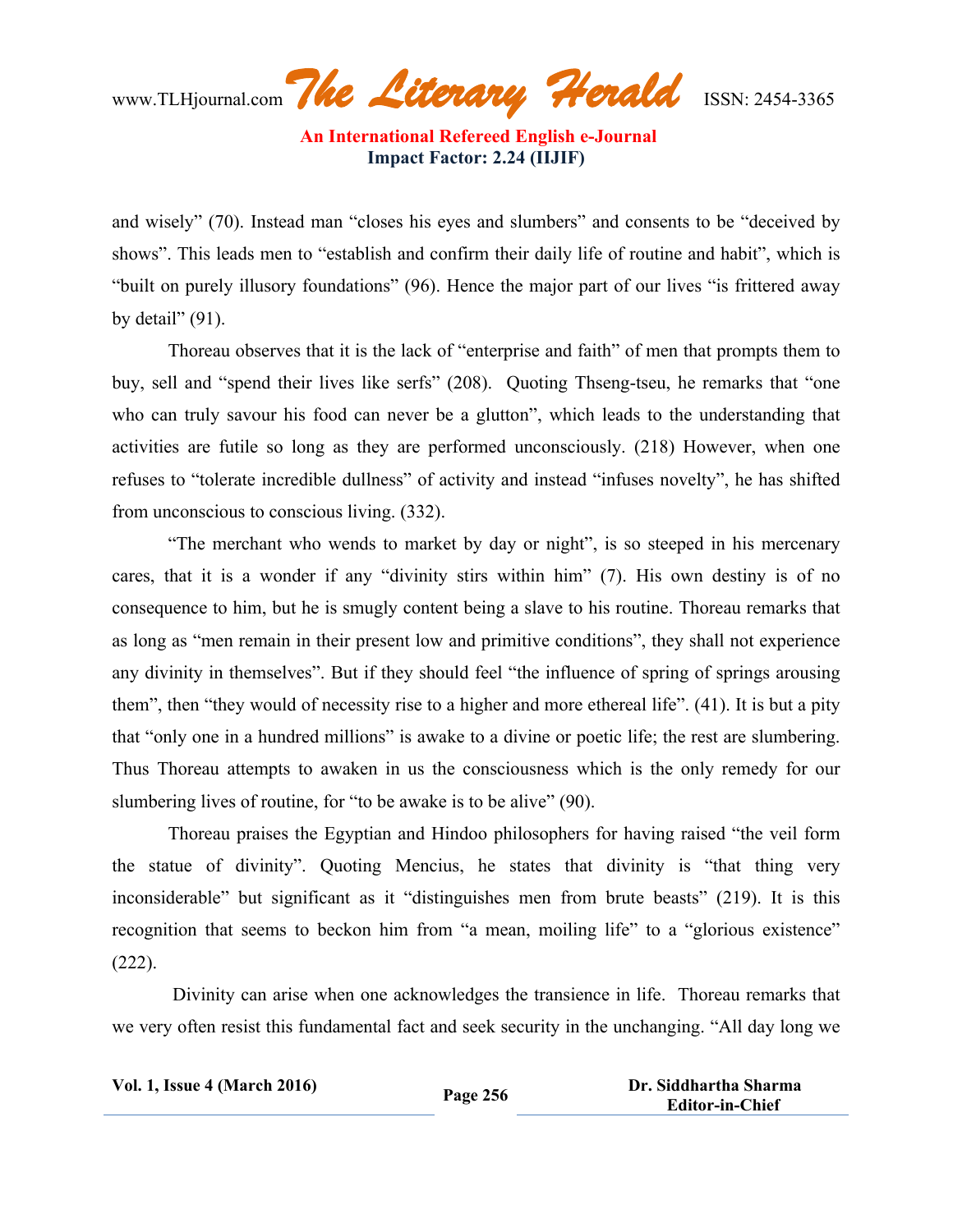www.TLHjournal.com*The Literary Herald*ISSN: 2454-3365

are on the alert, and at night we unwillingly say our prayers and commit ourselves to uncertainties." Man therefore is resistant to change due to lack of faith. But change is always a "miracle to contemplate" that takes place "every instant." (11).

After transience, the next key notion that helps one understand his inherent divinity is the futility of advice and opinions. But "public opinion is not as deadly a tyrant as one's own opinion of himself". Thus man should always gives primacy to the opinion he has of himself, for what "he thinks of himself determines his destiny" (7). The opinions of others are always given to change. The "truth of today might turn out to be the falsehood of tomorrow". Thus "the opinions old people cannot be reliable" (8) "Man's capacities have never been measured; nor are we able to judge of what he can do by any precedents." (10)

Wondering about the extent to which we are led by opinions, Thoreau remarks that our clothes are also determined by the current fashion trends. We have "more regard for the opinions of men" rather than for "true utility "(21). Ironically, "It is luxurious and dissipated who set the fashions which the herd so diligently follow" (36).

The third important aspect that leads us to recognize our divinity is charity or the lack of it. Thoreau's profound assertion, "You must have a genius for charity", hints at the fact that charity demands more than merely giving (73). Elaborating on this idea, Thoreau says, "A man is not a good man to me because he will feed me if I should be starving…." (74). It implies that charity must involve something more integral to the act of giving. "If you give money, spend yourself with it, and do not merely abandon it to them" (75); the above line is reminiscent of Khalil Gibran's remark in *The Prophet*, "It is when you give of yourself that you truly give." Thoreau makes the same point when he hints that the act of giving must be accompanied by a deep intention to give, not just material or money, but compassionate understanding. It is when we give of ourselves that we are able to judge if the poor man is really in need. Sometimes a poor man's rags are merely a reflection of his taste, and you may be appalled to know that he would only use your money to buy more rags. Also, the giver might be giving only out of guilt

**Vol. 1, Issue <sup>4</sup> (March 2016) Page <sup>257</sup> Dr. Siddhartha Sharma Editor-in-Chief**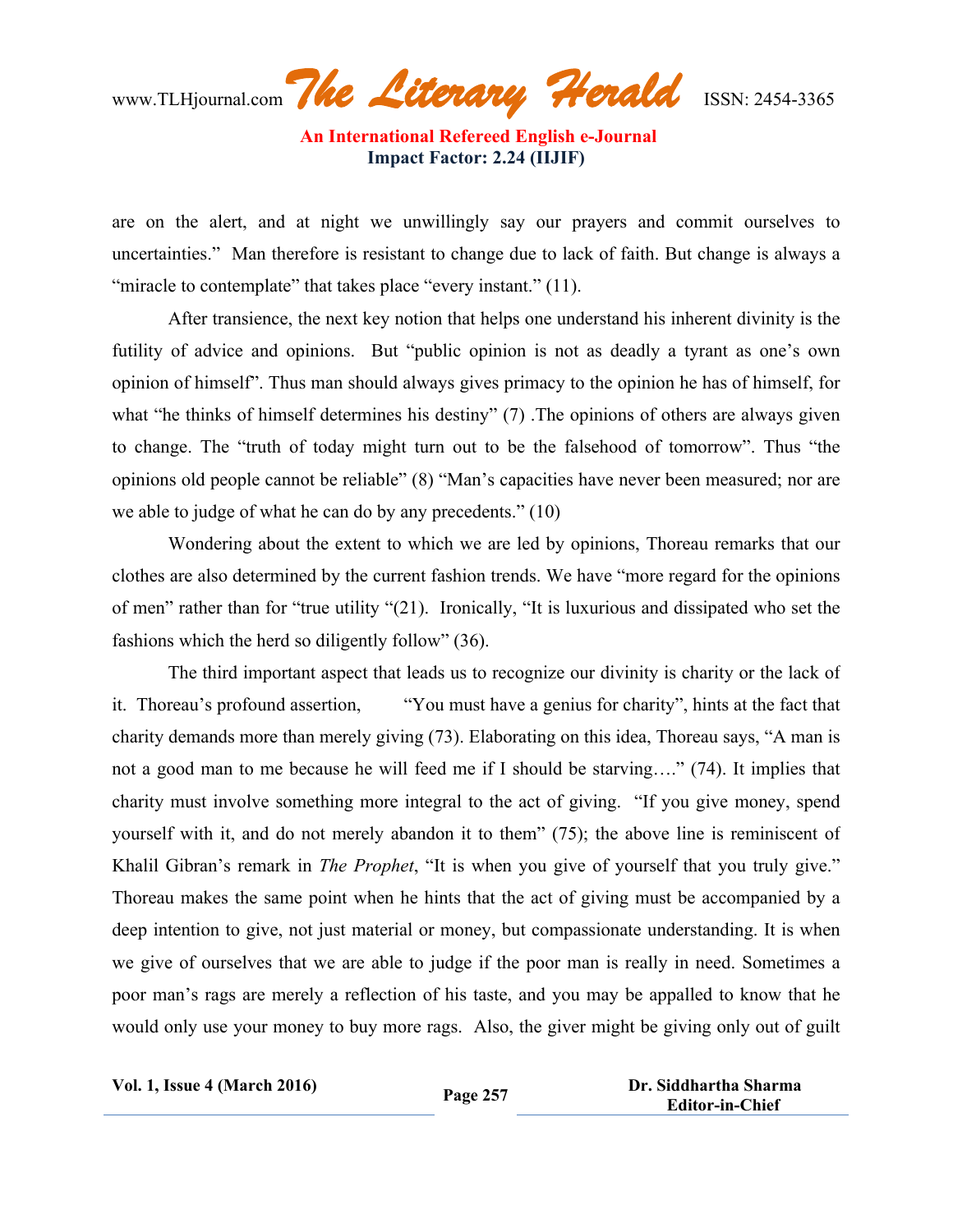www.TLHjournal.com*The Literary Herald*ISSN: 2454-3365

rather than compassion. If the very pattern of life of the benefactor perpetuates poverty, his giving is not generosity but merely a camouflage of his guilt (75). Thus, without going into these under currents, "philanthropy is greatly overrated" (76). When a man gives out of his guilt, he shares his sorrow and not joy. "What saddens the reformer is not his sympathy with his fellows in distress….but his private ail" (78). Therefore , Thoreau surmises, that it is better to heal ourselves first and become "as well as Nature", dispelling the " clouds which hang over our brows", before we engage in philanthropy of any kind. Deconstructing the popularly held notion of philanthropy, Thoreau nudges us towards an authenticity where true divinity lies.

This leads us to the realization that to live an authentic life, we need to make conscious choices out of our free will. Speaking about free will, Thoreau elucidates "A simple an independent mind does not toil at the bidding of any prince" (57). The man, who has made the choice to listen intently to his own heart's whisperings, will never need to be enslaved by another. Thoreau thus draws attention to one of the basic ideas of American Transcendentalism, of which he was a part of - 'self-reliance'. Self reliance can only spawn from a conscious involvement in human activities. "Although for the most part we allow only outlying and transient circumstances to make our occasions", Thoreau insists that "by a conscious effort we can stand aloof from actions and their consequences" (134). However engrossing an experience may be, there exists a certain realm in our mind which is "conscious of the presence and criticism of a part of me"; this is the "spectator who shares no experience but takes note of it". It is this space that man can take advantage of, to explore his will and make conscious choices. He realizes then, that making a choice that crafts his life is far more creative than any artistic activity. "It is something to be able to paint a particular picture or to carve a statue…but it is far more glorious to carve and paint the very atmosphere and medium through which we look"; therefore, "to affect the quality of day is the highest of arts" (90).

Thoreau observes that "with a little more deliberation and choice of their pursuits, all men would perhaps become essentially students and observers" (99). Citing his own life as an

| <b>Vol. 1, Issue 4 (March 2016)</b> | Page 258 | Dr. Siddhartha Sharma  |
|-------------------------------------|----------|------------------------|
|                                     |          | <b>Editor-in-Chief</b> |